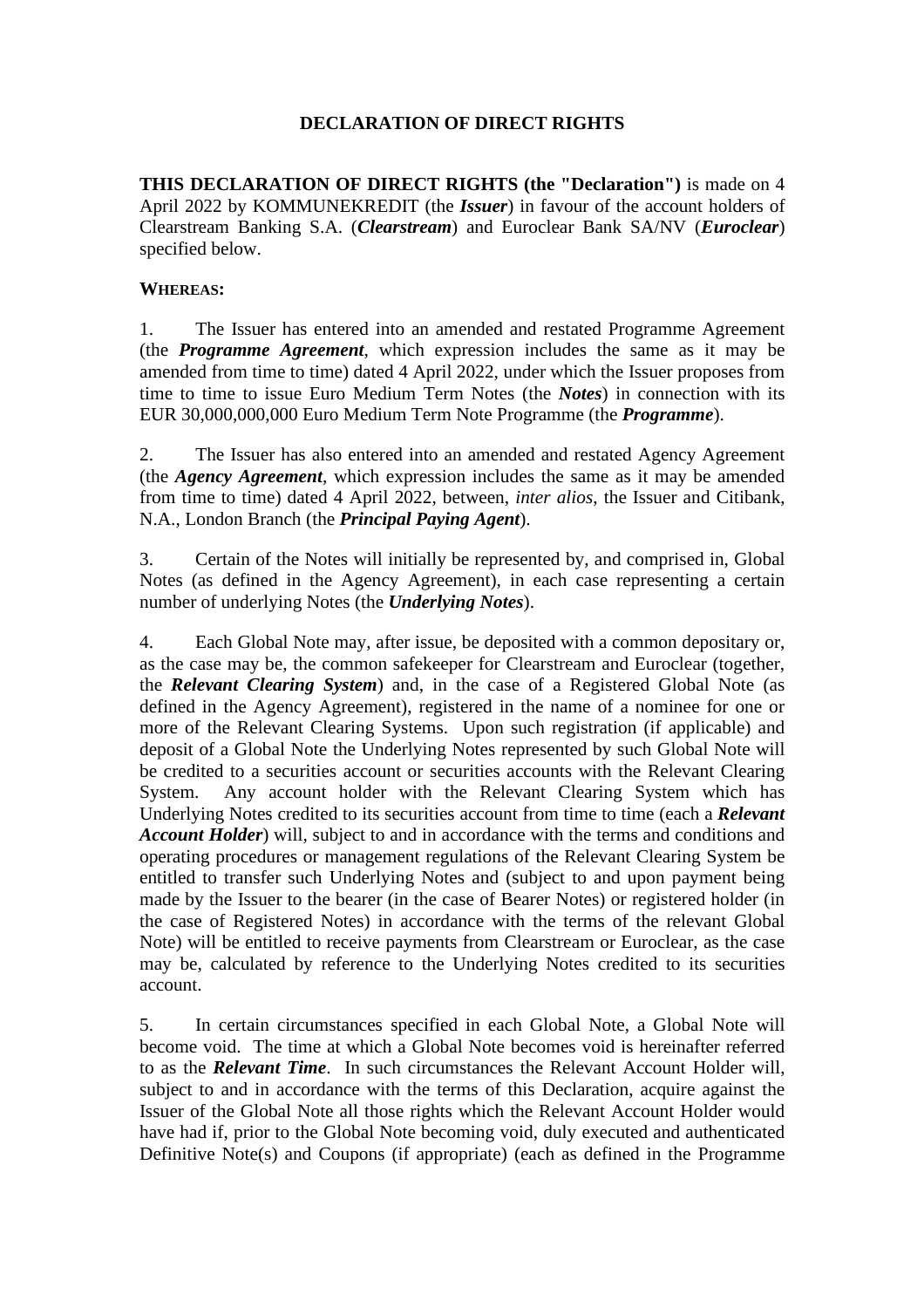Agreement) had been issued and, in the case of Registered Notes, registered in respect of its Underlying Note(s) and such Definitive Note(s) and Coupons (if appropriate) were held and beneficially owned by the Relevant Account Holder.

6. This Declaration amends and restates the Deed of Covenant made by the Issuer in connection with the Programme on 26 March 2021 (the *Deed of Covenant*). Any Notes issued under the Programme on or after the date hereof shall be issued pursuant to this Declaration other than any such Notes issued so as to be consolidated and form a single series with any Notes issued prior to the date hereof which shall continue to be governed by the Deed of Covenant. This does not affect any Notes issued under the Programme prior to the date of this Declaration.

## **NOW THE ISSUER HEREBY DECLARES** as follows:

1. If any Global Note issued by the Issuer becomes void in accordance with the terms thereof, the Issuer hereby undertakes and covenants with each Relevant Account Holder (other than (i) Clearstream if Clearstream shall be an account holder of Euroclear and (ii) Euroclear if Euroclear shall be an account holder of Clearstream) that each Relevant Account Holder shall automatically acquire at the Relevant Time without the need for any further action on behalf of any person, against the Issuer all those rights which such Relevant Account Holder would have had if at the Relevant Time it held and beneficially owned duly executed and authenticated Definitive Note(s) and Coupons in respect of each Underlying Note represented by such Global Note which such Relevant Account Holder has credited to its securities account with Clearstream or Euroclear, as the case may be, at the Relevant Time. The Issuer's obligation pursuant to this clause shall be a separate and independent obligation by reference to each Underlying Note which a Relevant Account Holder has credited to its securities account with Clearstream or Euroclear and the Issuer agrees that a Relevant Account Holder may assign its rights hereunder in whole or in part.

2. The records of the Relevant Clearing System shall be conclusive evidence of the identity of the Relevant Account Holders and the number of Underlying Notes credited to the securities account of each Relevant Account Holder. For the purposes hereof a statement issued by Clearstream or Euroclear stating:

- (a) the name of the Relevant Account Holder to which such statement is issued; and
- (b) the aggregate nominal amount of Underlying Notes credited to the securities account of such Relevant Account Holder as at the opening of business on the first day following the Relevant Time on which Clearstream or Euroclear, as the case may be, is open for business,

shall be conclusive evidence (save in the case of manifest error) of the records of the Relevant Clearing System, as the case may be, at the Relevant Time.

3. In the event of a dispute, the determination of the Relevant Time by the Relevant Clearing System shall be final and conclusive for all purposes in connection with the Relevant Account Holders with securities accounts with the Relevant Clearing System.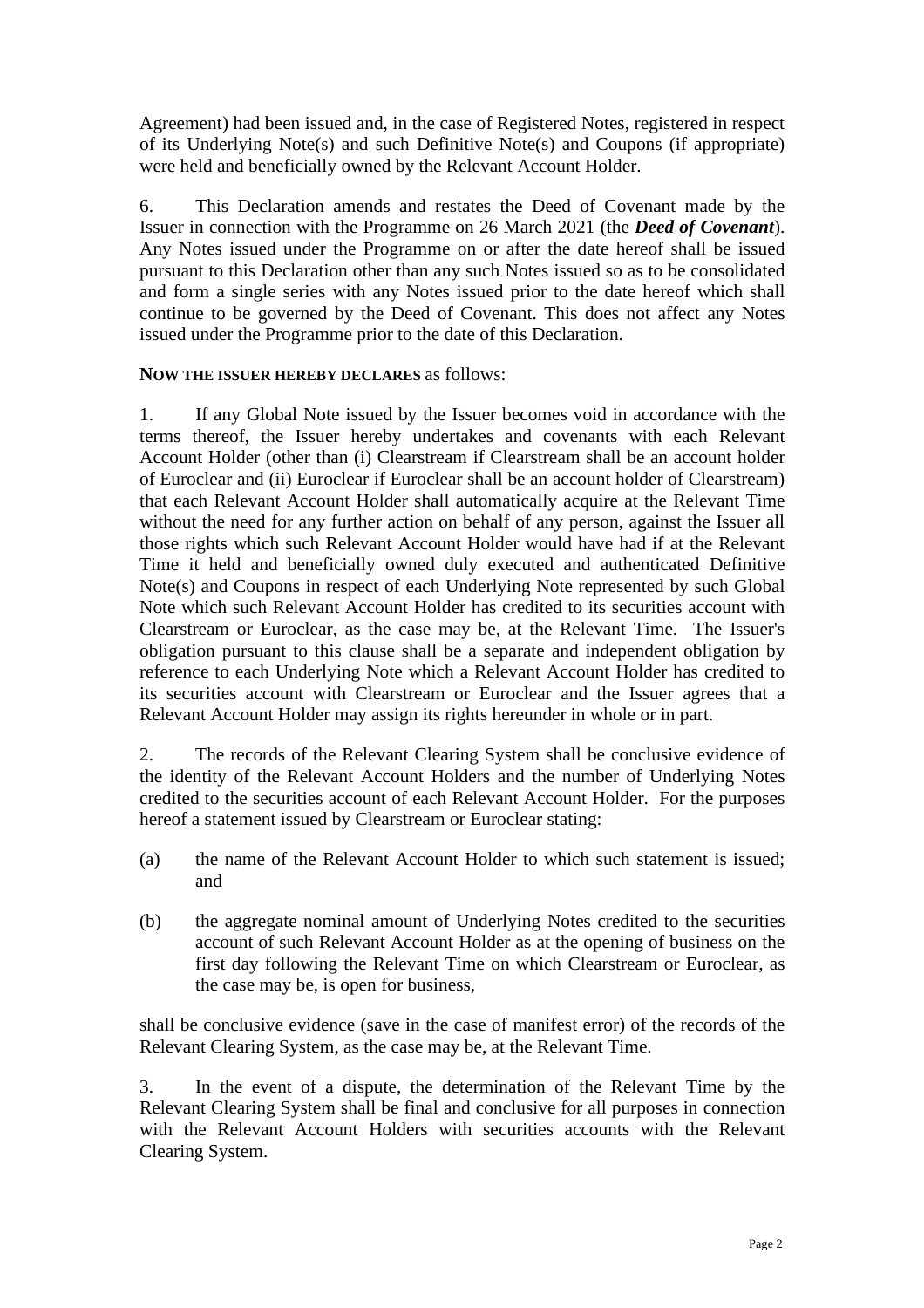4. All payments in respect of the Underlying Notes by the Issuer under this Declaration will be made without withholding or deduction for or on account of any present or future tax, duty or charge of whatever nature, present or future, (a) imposed or levied by or on behalf of The Kingdom of Denmark or any political subdivision or any authority thereof or therein having power to tax; (b) imposed by the United States of America on a "dividend equivalent" as defined in Section 871(m) of the U.S. Internal Revenue Code of 1986 (the "Code"); or (c) imposed pursuant to 1471(b) of the Code or otherwise imposed pursuant to Sections 1471 through 1474 of the Code and any regulation or agreements thereunder or, official interpretations thereof, or law implementing an intergovernmental approach thereto or otherwise imposed pursuant to the Foreign Account Tax Compliance Act (*FATCA*), in each case unless the withholding or deduction is required by law (including pursuant to an agreement described in Section 1471(b) of the Code or otherwise imposed pursuant to FATCA). In the event that the Issuer or any person acting on its behalf is required by law to make such withholding or deduction, the Issuer shall pay such additional amounts as will result (after such withholding or deduction) in the receipt by Relevant Account Holders of the Underlying Notes of the sum which would have been receivable (in the absence of such withholding or deduction) in respect of the Underlying Notes under this Declaration in the absence of such withholding or deduction, except that no such additional amounts shall be payable with respect to any Underlying Note:

- (a) presented for payment in The Kingdom of Denmark; and/or
- (b) presented for payment by or on behalf of a person liable to such tax, duty or charge in respect of such Underlying Note by reason of his having some connection with The Kingdom of Denmark other than the mere holding or ownership of such Underlying Notes or crediting of Underlying Notes to its securities account with Clearstream or Euroclear; and/or
- (c) presented for payment more than 30 days after the Relevant Date except to the extent that the holder of it would have been entitled to such additional amounts if it had presented such Underlying Notes on the expiry of such 30 days; and/or
- (d) where such withholding or deduction is required pursuant to an agreement described in section 1471(b) of the Code, or is otherwise imposed pursuant to sections 1471 through 1474 of the Code and any regulations, agreements or undertakings thereunder or official interpretations thereof or other law implementing an intergovernmental approach thereto; and/or
- (e) where such withholding or deduction is payable with respect to any Underlying Indexed Notes and Underlying Equity-Linked Redemption Notes, and is imposed on or with respect to the "dividend equivalent" payment, as defined in Section 871(m) of the Code, pursuant to Sections 871 or 881 of the Code; and/or
- (f) any such taxes, duties, assessments or other governmental charges imposed on a payment in respect of the Underlying Notes required to be made pursuant to laws enacted by Switzerland providing for the taxation of payments according to principles similar to those laid down in the draft legislation of the Swiss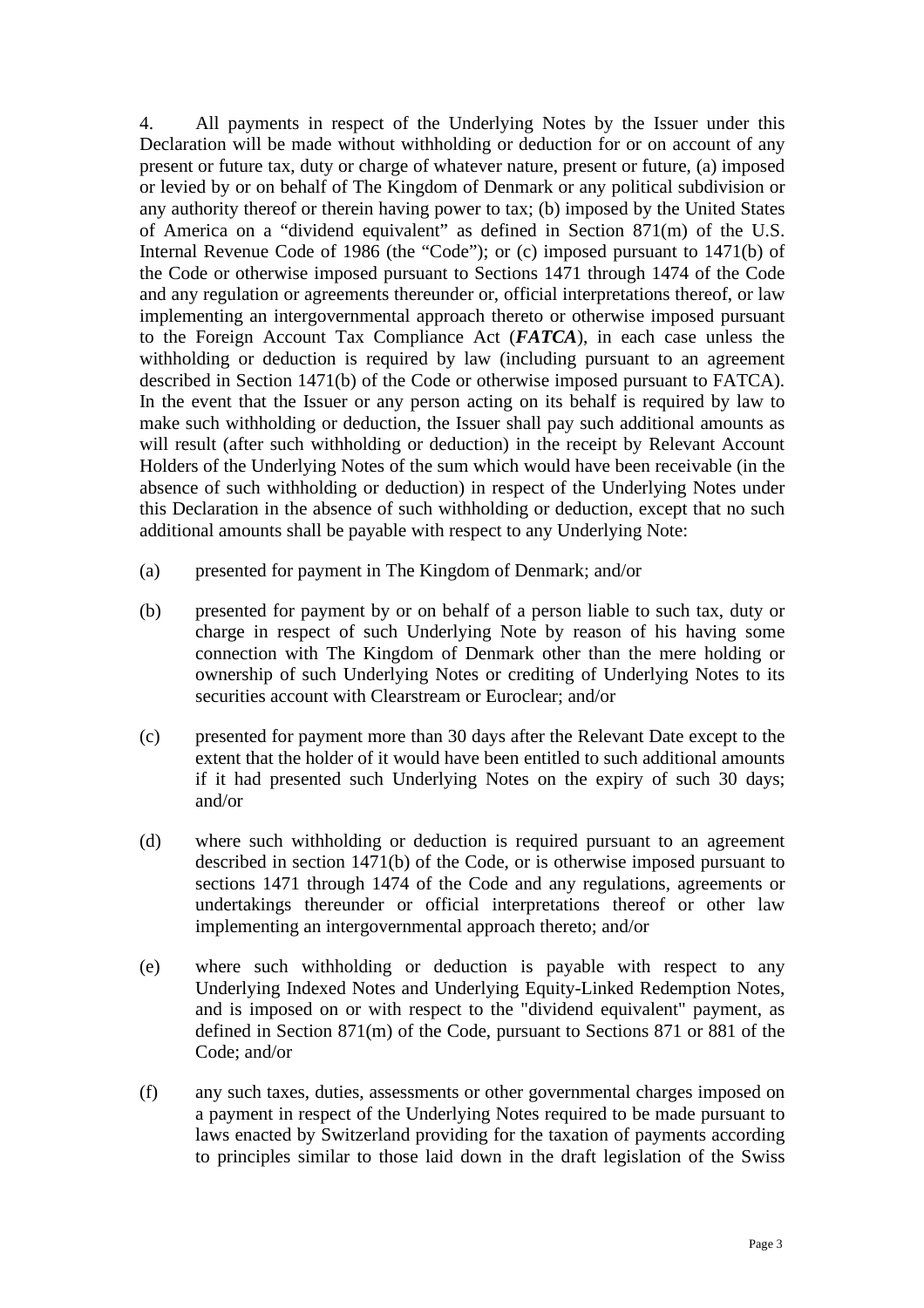Federal Council of 17 December 2014, or otherwise changing the Swiss federal withholding tax system from an issuer-based system to a paying agent based system pursuant to which a person other than the issuer is required to withhold tax on any interest payments.

The *Relevant Date* in respect of any payment means the date on which such payment first becomes due or (if the full amount of the moneys payable has not been received by the Principal Paying Agent or Registrar, as applicable (each as defined in the Agency Agreement) on or prior to such due date) the date on which notice is given to the holders of Underlying Notes that such moneys have been so received.

5. The Issuer hereby warrants, represents and covenants with each Relevant Account Holder that it has all corporate power, and has taken all necessary corporate or other steps, to enable it to execute, deliver and perform this Declaration, and that this Declaration constitutes a legal, valid, binding and enforceable obligation of the Issuer subject to laws affecting creditors' rights generally.

6. This Declaration shall be deposited with and held by a common depositary or, as the case may be, the common safekeeper for Clearstream and Euroclear for the time being (being at the date hereof Citibank, N.A.) until all the obligations of the Issuer hereunder have been discharged in full.

7. The Issuer hereby acknowledges the right of every Relevant Account Holder to the production of, and the right of every Relevant Account Holder to obtain (upon payment of a reasonable charge) a copy of, this Declaration, and further acknowledges and covenants that the obligations binding upon it contained herein are owed to, and shall be for the account of, each and every Relevant Account Holder, and that each Relevant Account Holder shall be entitled severally to enforce the said obligations against it.

8. This Declaration shall be governed by, and shall be construed in accordance with the laws of Denmark.

The City Court of Copenhagen (*Københavns Byret*) shall have jurisdiction to settle any disputes which may arise out of or in connection with this Declaration and accordingly any legal action or proceedings arising out of or in connection with this Declaration (the *Proceedings*) may be brought in such courts. The Issuer irrevocably submits to the jurisdiction of such courts and waives any objection to Proceedings in such courts whether on the ground of venue or on the ground that the Proceedings have been brought in an inconvenient forum. This submission is made for the exclusive benefit of the Relevant Account Holders and shall not limit the right of any of them to take Proceedings in any other court of competent jurisdiction or to take steps anywhere relating to the conservation of assets or the enforcement or execution of a judgment in connection with Proceedings in Denmark.